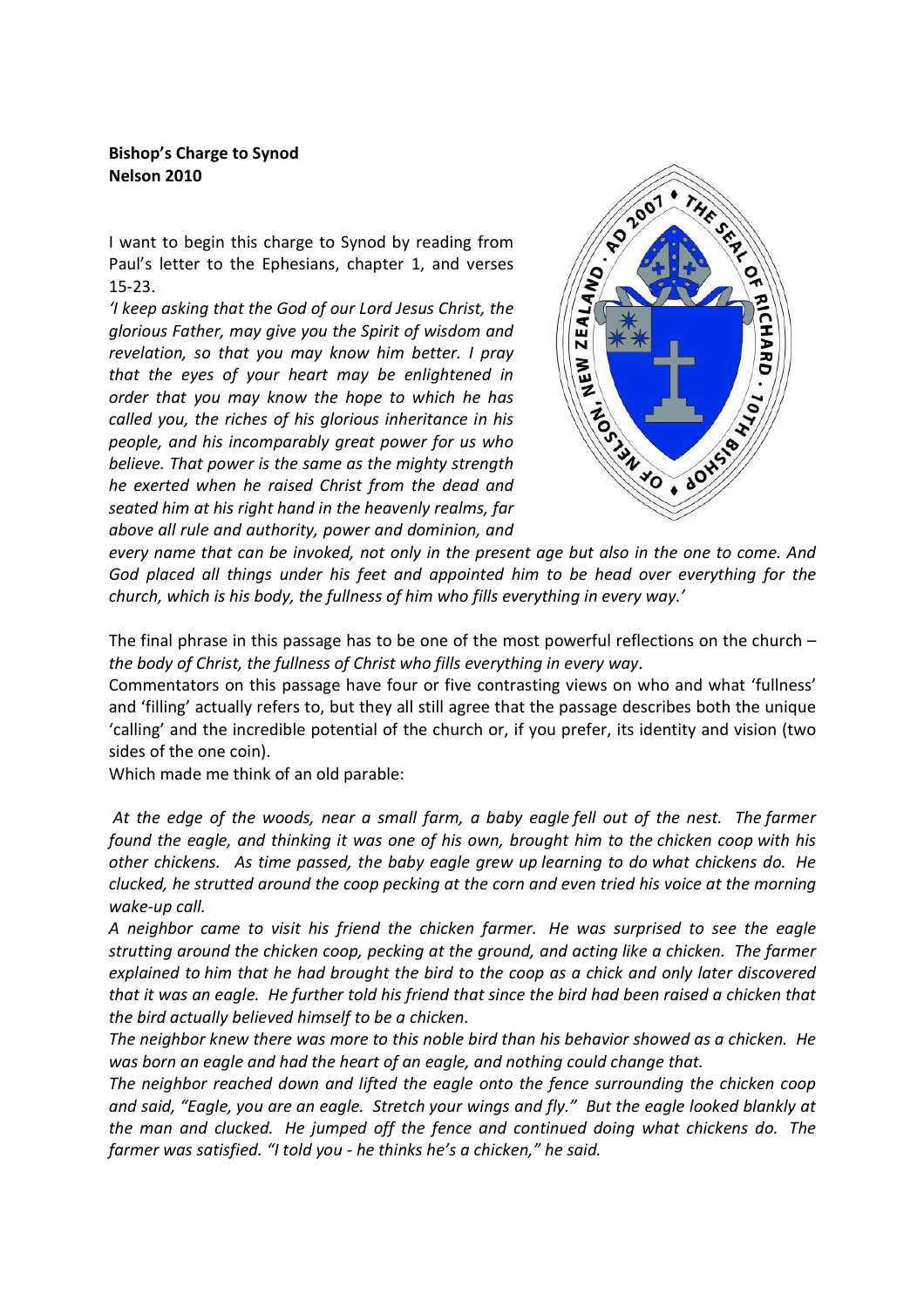The neighbor couldn't sleep that night and returned the next day to convince the farmer that the eagle was born for something greater. The man took the eagle from the dirty coop and carried him to the top of the farmhouse. Setting the bird down on the roof, the neighbor spoke to him: "Eagle, you are an eagle. You therefore belong to the sky and not to the earth. Stretch your wings and fly." The large bird blinked at the man, clucked, and then jumped down into the chicken coop.

After another restless night, the friend returned the next morning to the chicken farm and took the eagle and the farmer away from the chicken coop to the foot of a high mountain. They couldn't see the farm or the chicken coop from this great height. The man lifted the eagle on his outstretched arm and pointed high into the sky where the bright sun was beckoning above. He spoke: "Eagle, you are an eagle! You therefore belong to the sky and not to the earth. Stretch your wings and fly." This time the eagle stared skyward into the bright sun, straightened his large body, and stretched his massive wings. His wings moved, slowly at first, then surely and powerfully, and then with the mighty screech of an eagle, he flew….

He was born an eagle; he had all the potential of the eagle; he was an eagle. But he was content to strut around the hen coop pecking at the corn because that was all he knew. Launching him off the fence or the roof of the farmhouse didn't do anything – he was quickly back in the coop, pecking the corn.

It wasn't until he was taken away from the hen coop and saw what he had been created for that he began to soar.

The difference was vision.

And the passage from Ephesians is all about identity and vision: a vision for the church that Paul describes with such clarity.

I get really disappointed when I see Christians (and churches) who are content to peck around in the chicken coop; majoring on the minors; grizzling over the length of the service or the colour of the Vicar's shoes; falling out of fellowship because 'their child wasn't nice to my one'; procrastinating about stained glass windows or carpet or sound systems; gossiping about the speck in someone's eye, or the time it takes to get through communion…..

I get deeply disappointed when the church spends its time majoring on the minors because it points to an inability (or unwillingness) to embrace the vision that God has for His church.

This is nothing new.

Even before he led the Israelite people out of Egypt, God gave them a vision of the land he was leading them to. (Exodus 13) But within a few days of their escape the people were 'pecking at the corn' - complaining; the water was undrinkable (Exodus 15:23-24), there wasn't enough food (Exodus 16:3-4), they wanted meat, not manna (Numbers 4-6), Moses leadership wasn't consultative or inclusive enough (Numbers 12:1-2), the barriers to the promised land were too big (Numbers 14:1), It was taking too long – they weren't seeing the promises (Numbers 21:4).

It just about wiped Moses out; he despaired of this 'stiff-necked' people.

His response was to recast the vision  $-$  to tell them again and again what God's plan and promise was (and is) for his chosen people.

Bringing it a bit closer to home; without a clear sense of what God's vision is for his church a strategic plan, such as we have, will be no more than a re-ordering or re-focusing of life in the chicken coop!

Our strategic plan will govern and focus our life as a Diocese.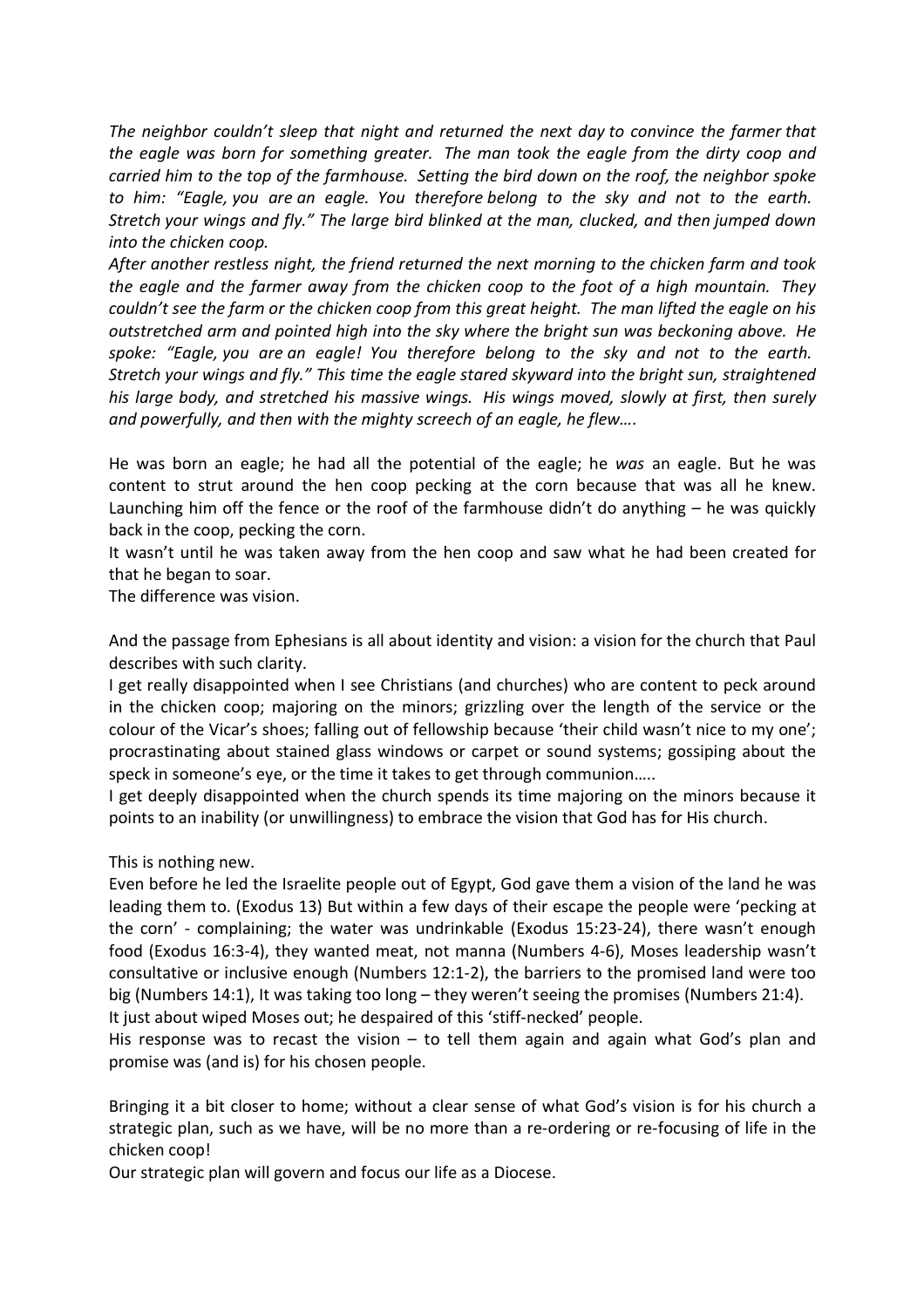But it is the *vision* that lies behind the strategic plan that gives us this life in the first place. Unless we are really clear about what it is that God has called us to, our strategic plan will simply be a task list to be ticked off, rather than a means of more fully realizing our identity and our calling.

The church, which is His body, the fullness of him who fills everything in every way. Leading into this passage Paul writes:

'I pray that the eyes of your heart may be enlightened in order that you may know;

- the hope to which he has called you;
- the riches of his glorious inheritance in his people, and
- His incomparably great power for us who believe.'

When was the last time this passage was preached on as vision for the church?

I wish I had the time to tease out these three powerful images but can I ask you to imagine what this Synod would be like; what our parishes would be like if we had a very clear understanding of 'the hope to which he has called us, the riches of his glorious inheritance in us and his incomparably great power for us.'

Western Christianity has focused so much on the relatively recent phenomenon of a 'personal' Christianity that it has left the church with a crisis of vision. We're not that clear about who we are and why we are.

I sense that vacuum within our church – we're just pecking around in the chicken coop when we could be flying with the eagles.

And if vision is not clearly articulated, owned and embraced, then several things happen:

- There is an overemphasis on form and structure denominational identity becomes the vision.
- Consumer Christianity is able to flourish the biblical emphasis on 'we' gets swamped by the contemporary preoccupation with 'me!'
- Churches become 'program-driven and task-focused busyness is synonymous with effectiveness!

Just deviating for a few moments; during the week Rev. Martin Harrison drew my attention to a very moving article 'To serve is to suffer' written by Ajith Fernando for the upcoming Lausanne Conference in Cape Town. In this article he writes this:

'When people leave a church because they do not fit the program, it communicates a deadly message: that our commitment is to the work and not to the person; that our unity is primarily in the work and not in Christ and the gospel. The sad result is that Christians do not have the security of a community that will stay by them no matter what happens. They become shallow individuals, never having true fellowship and moving from group to group. Churches committed to programs can grow numerically, but they don't nurture biblical Christians who understand the implications of belonging to the body of Christ.'

It's all about vision.

There are exciting activities happening in every region of the Diocese.

Most churches have clear mission statements and many others are developing Mission Action Plans and this is all very positive.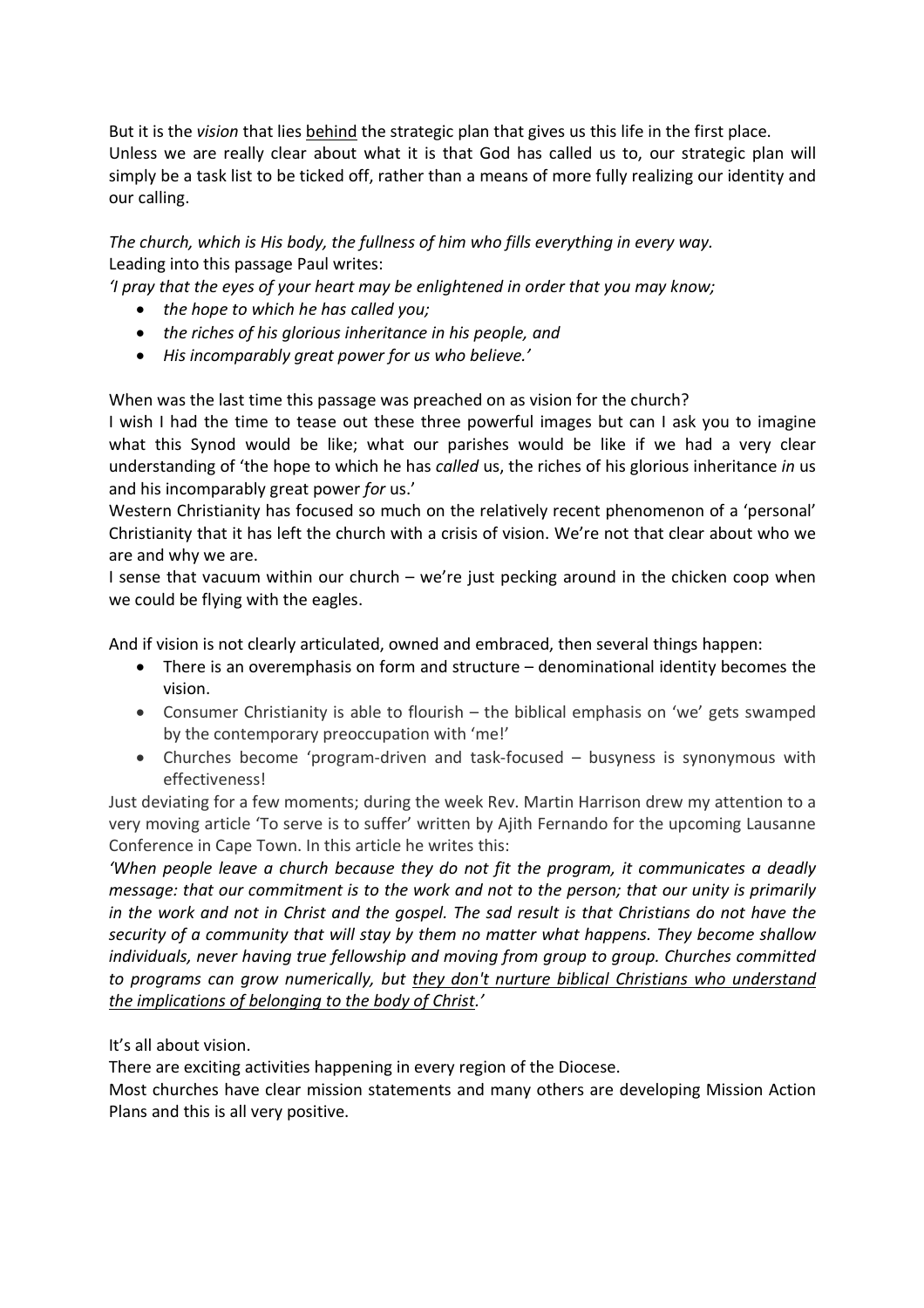Some parishes have a strong teaching ministry; others focus on excellence in worship. Some are looking for new and creative ways to engage with their local community and all of this is great stuff and really important and I wouldn't want to change any of it.

But this is all about 'doing' and unless we have a correspondingly clear sense of 'being' we'll begin (or continue) to feel tired and restless – both individually and corporately.

One parish describes themselves as 'a rescue station' and this is a statement of vision because it describes how they understand what it means to be the Body of Christ.

I am going to resist the temptation to define our vision - I think the passage from Ephesians that I chose to start with, expresses something of my vision for the church.

But some years ago we made a conscious decision as a Diocese to have the term 'the local church' refer to each individual parish. This is totally out of step with the Anglican Communion world-wide which understands 'the local church' to mean the Diocese.

And while I strongly endorse that, we need to grab the vision of what it means to belong to something bigger than ourselves and the possibilities of that – either regionally or as a Diocese.

However, I believe that the development and articulation of a clear sense of vision must remain with the local church and each parish needs to express their own vision because of our different contexts. It may not be appropriate to have the same vision as the parish mentioned a few moments ago.

But it needs to happen because many places have totally lost a sense of identity: We've lost a sense of what it means to be Anglican (many places feel almost embarrassed to use the term); But we have also lost a sense of what it means to be the Church. I want to suggest that once we have reclaimed the latter, the former will fall into place!

Very few parishes have any excitement at all about what it means to be the Body of Christ – and without that excitement there will be little commitment to mission.

What does it mean to be the Church?

How clearly would your parish be able to answer that question?

Maybe a journey through Paul's letter to the Ephesians looking at all the references to 'Church' could be a starting point.

Maybe a study of Romans chapter 12 to the end might also help!

How about an exegesis of John 17 or an overview of community from Genesis to Revelation.

Or what about looking up 'Church' in the catechism or in the Book of Common Prayer – you might be surprised what you find – particularly if you put Acts 2:42-47 alongside it.

What about a study on David Watson's book 'I believe in the Church.'

My charge to Synod and my commitment as Bishop is very simple: to ensure that every parish has a  $vision – a very clear picture – of who they are as the Church of God; the Body of Christ;$ </u> the Bride of Christ.

And then let that vision empower our ministry and our mission – and give life to the outworking of our strategic plan.

Okay, having set this foundation I want to refer briefly to the strategic plan which was presented to Synod last year.

We didn't really have the time to discuss it during Synod which was something of a disappointment. As I mentioned at the time, it was a strategic plan for the Diocese that was put together after months of prayer and reflection and discussion by the Diocesan Ministry Team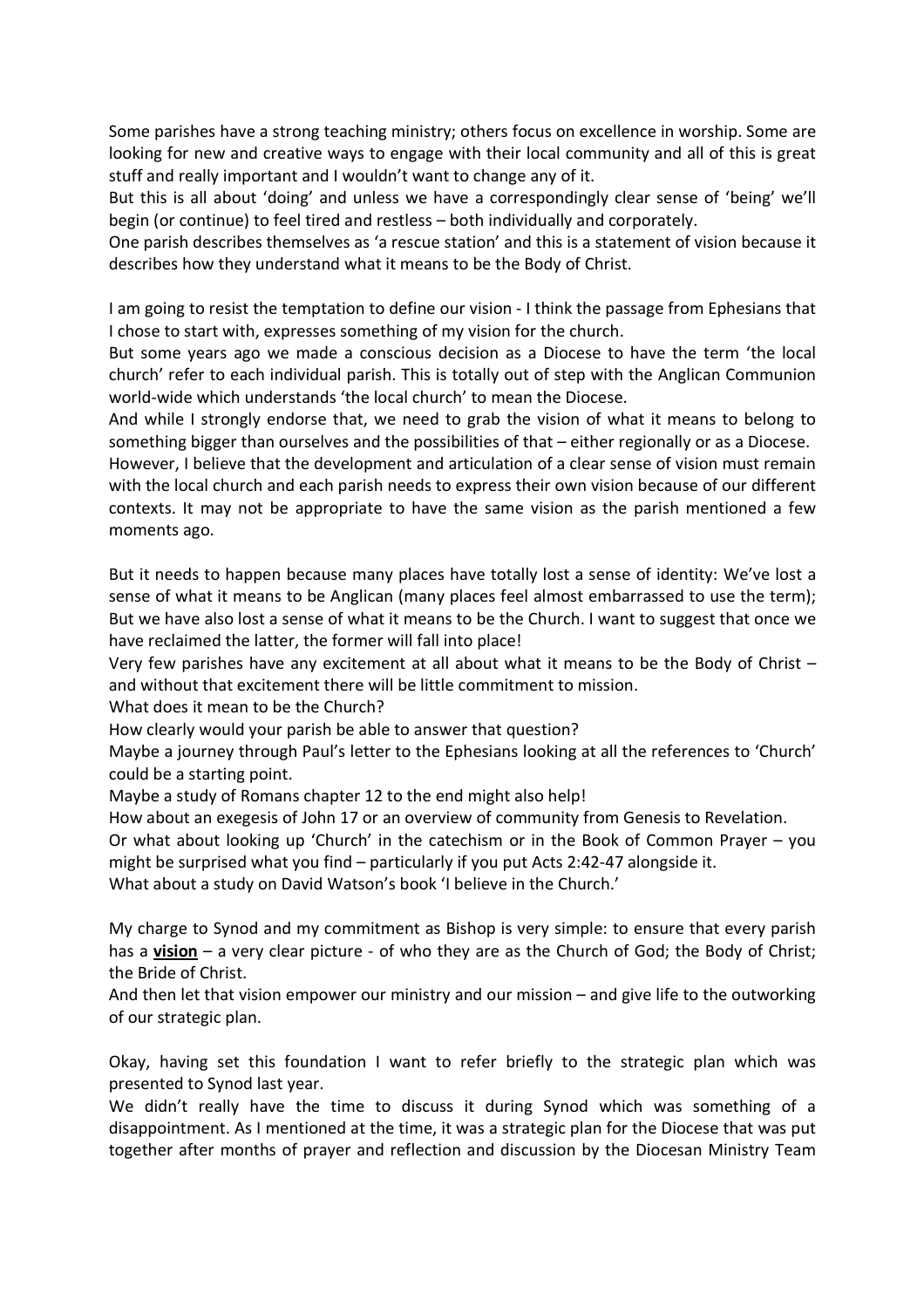and Standing Committee but it reflects the areas that I, as Bishop, believe to be a critical focus for our growth as a Diocese over the next four years (as a development of our vision).

A strategic plan should be the point of reference for all the discussions we have, and decisions we make, at Synod.

And because of this I make absolutely no apologies for reminding Synod of the five priorities identified in our strategic plan:

### Developing Leaders.

We want to 'develop confident, creative and spiritually healthy leaders across the diocese with a clear understanding of the gospel, discipleship and ministry as participating in the mission of God, reflecting a diversity of leadership styles and modes as appropriate to a range of ministry contexts, challenges and needs.'

Or, to nail it down a little more specifically as a strategic outcome:

In five years we want to see;

- a. The identification, nurture and formation of a new generation of leaders (both lay and ordained) for fresh and reinvigorating ministry initiatives.
- b. Existing leaders actively embracing opportunities to grow professionally in ministry with a clear sense of mission and outreach.

#### Firstly: new leaders.

The growth of Bishopdale Theological College; the development of a new structure for Post Ordination Ministry Development; the clarification of the discernment processes for ordination and the work we are currently doing to clearly define the uniqueness of ordination to the diaconate compared to that of the Priesthood are all totally focused on this strategic priority.

Within the next few months the first of our foundation students will be graduating with either a Bachelor of Theology or a Bachelor of Ministry, and three of those students, Zane Elliott, Nathaniel Petterson and Di Griffin have already been ordained.

We do have a new generation of leaders here in the Diocese and the challenge is to create the places and spaces where their ministries can be empowered and released.

One of the difficult decisions that flows from this is the decision to be more strategic in the distribution of discretionary funding, which must be used for mission rather than maintenance.

But there is another challenge that needs to be placed before every single parish. Where are the emerging leaders within our parishes who are being mentored and nurtured and prepared for ministry? How intentional and proactive are clergy and lay-leaders in identifying and shoulder-tapping young men and women – potential leaders - and sowing into them a vision for ministry?

I think we're well behind the eight ball on this one. Other churches are far better at this than we are and, dare I say it, more biblical, and we see the fruit of that intentionality.

Secondly: the support and development of existing leaders.

The world has changed;

Ministry has changed;

The expectations upon those in leadership has changed.

On the one hand there is all the talk about new initiatives and fresh expressions.

Yet on the other hand there are the gate-keepers who don't want anything to change.

On the one hand we want to see people growing deeper in Christ;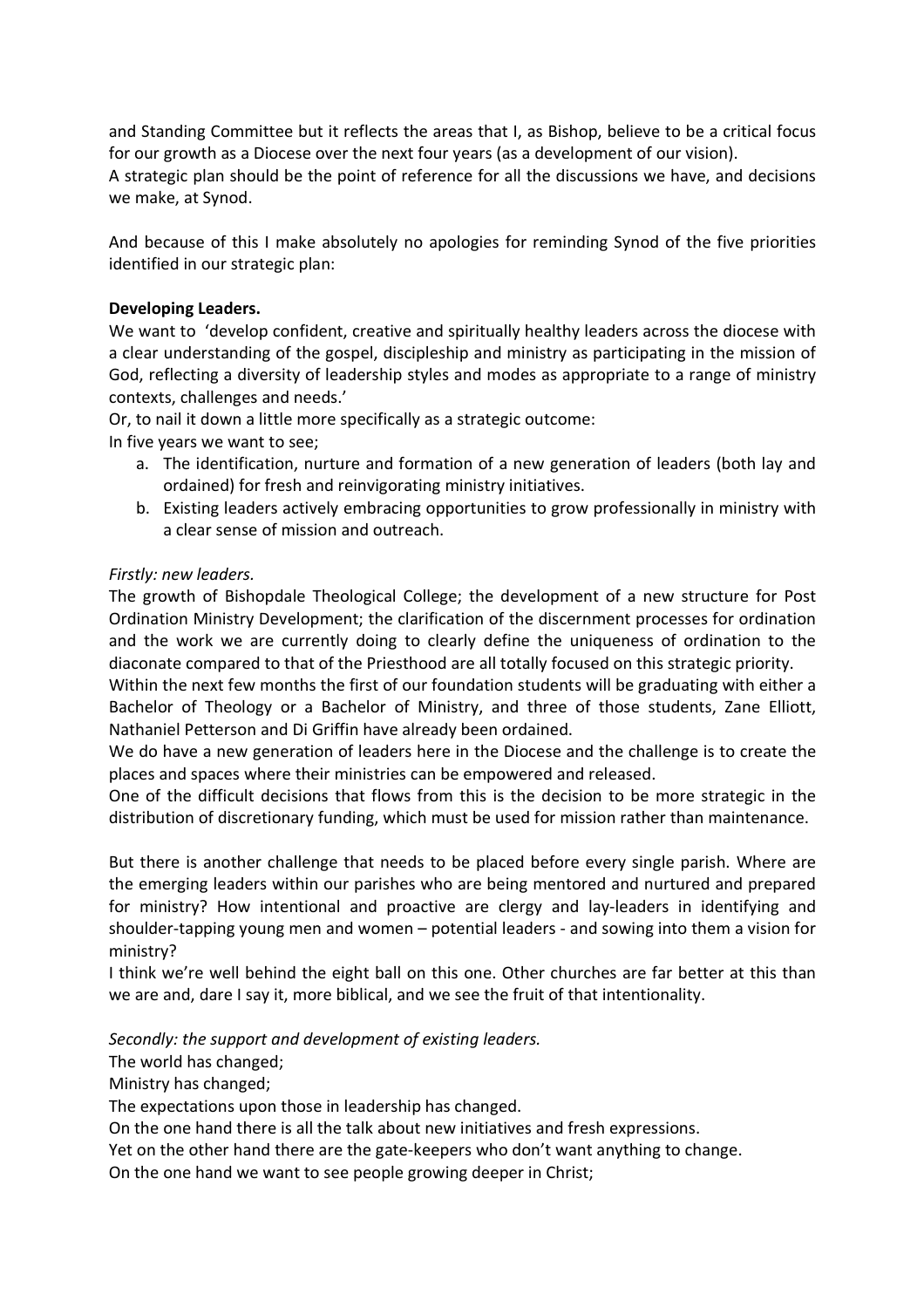On the other hand the church is a rescue station' for broken people.

This is the reality we live with daily.

We are compared to the preacher that was on early morning TV or the brilliant music team from the church just down the road.

It's tough and it's tiring.

Therefore it's more important than ever before that all those in ministry leadership are receiving good supervision, but are also honest in that supervision.

New structures of support are being developed but they're only as good as the commitment to them and the willingness to be open and honest within them.

Dave Pritchard is the Principal of Hope School and the prime motivator behind the development of our peer support groups which are modeled on the support groups that school principals belong to as part of their professional development. Late last week he emailed this to me:

'My Professional Learning group consists of 6 people who are principals in a variety of schools. We meet 6 times a year and everyone schedules the dates and gives attendance a very high priority because this is the group where we 'let off steam,' share difficulties and look for solutions from our colleagues, in short we learn off and support each other. Frequently what is problematic and difficult for one member, to another a solution may be obvious, as they have been down that or a similar road previously. Professional learning together either from a reading, a video clip or a web site helps to keep us up with the pace and be effective leaders in our work places and is a major component in our PD. Our group took a while to get going, membership has changed a little over time, but to each of the members it is something of a life line.'

While we still have some fine-tuning to do to see how this fits in with Regional Deaneries etc, I am committed to the development of these groups for the development of our leaders.

There is another dimension of leadership that we need briefly to consider:

Earlier in this charge I referred to an article written by the Sri Lankan Pastor and Scholar, Ajith Fernando. In another part of this article he describes something of the sacrifice and struggles of leadership within the Kingdom of God:

'Vocational fulfillment in the kingdom of God has a distinct character, different from vocational fulfillment in society. Jesus said, "My food is to do the will of him who sent me and to accomplish his work" (John 4:34, ESV, used throughout). If we are doing God's will, we are happy and fulfilled. But for Jesus, and for us, doing God's will includes the Cross. The Cross must be an essential element in our definition of vocational fulfillment.

Young Christian workers who come back to Sri Lanka after studying in the West struggle with this. They are highly qualified, but our poor nation cannot afford to give them the recognition they think their qualifications deserve. They cannot use their gifts to the fullest because we cannot afford pure specialists. They struggle with frustration. Some end up leaving the country after a few years. Some start their own organizations so as to fulfill their "vision." Others become consultants, giving expert training and advice in their specialized field. Others pay the price of identifying with our people and ultimately have a deep impact on the nation.

I try to tell these students that their frustration could be the means to developing penetrating insight. I explain that people like John Calvin and Martin Luther had a dizzying variety of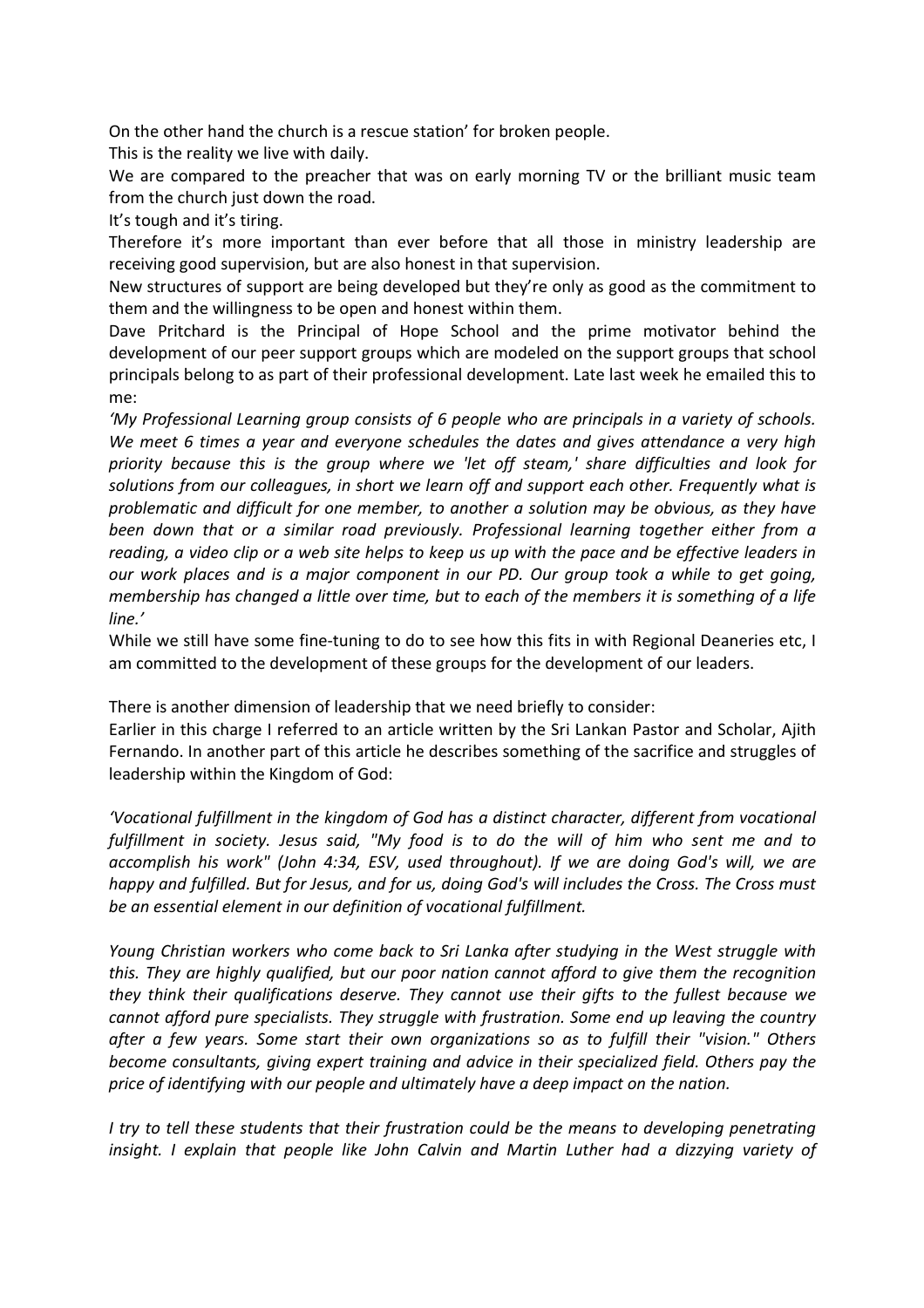responsibilities, so that they could only use their gifts in the fog of fatigue. Yet the fruits of their labor as leaders and writers still bless the church.

Paul's theology emphasized the need to endure frustration patiently as we live in a fallen world awaiting the redemption of creation. Paul said that we groan because of this frustration (Rom. 8:18-27). I believe we fail to include this frustration in our understanding of vocational fulfillment. A church that has a wrong understanding of fulfillment for its workers will certainly become sick. This may be one reason why the church contains so much shallowness. We have measured success by the standards of the world and fail to challenge the world with the radically different biblical way to fulfillment.

We want to 'develop confident, creative and spiritually healthy leaders across the diocese with a clear understanding of the gospel, discipleship and ministry as participating in the mission of God, reflecting a diversity of leadership styles and modes as appropriate to a range of ministry contexts, challenges and needs.'

Okay – I've spent enough time on that one….

#### Growing Disciples:

Our strategic intent is to create a culture within our churches that encourages a selfless and obedient lifestyle amongst those who desire to follow Christ.

 And again, the more specific outcome is to see a greater commitment to, and involvement in, the ministry and mission of the church and increasing evidence of Christ like character.

The Great Commission is the commission to 'make disciples' and I want to attempt a definition of discipleship: A follower of Jesus Christ who is living in Christ and is daily growing more like Christ.

But the question that I have always struggled with is how we measure our growth as a disciple of Christ!

Is it the accumulation of biblical knowledge or is it defined by the number of courses or programs we have attended?

Has it got something to do with 'speaking in tongues' or one of the other spiritual gifts?

I'm not trying to be flippant about these things  $-$  but over the years there have been 'discipleship programs' that have specifically focused on one or other of these attributes.

John 15:8 says, 'This is to my Father's glory, that you bear much fruit, showing yourselves to be my disciples.'

It is not something that can be measured!

Discipleship is the *formation* of 'Christlikeness' – which will be most clearly visible in such characteristics as the 'fruit of the Spirit' defined by Paul in his letter to the Galatians.

But this can't be confined to a series of boxes that can be ticked to mark our spiritual growth, despite Rick Warren's best attempts to do so in the purpose driven life!

Discipleship is a life-time journey and happens most effectively within a permission-giving, unconditionally loving, mutually accountable community of faith.

In other words – the church; if our vision for the church is big enough and clear enough. It's all about vision!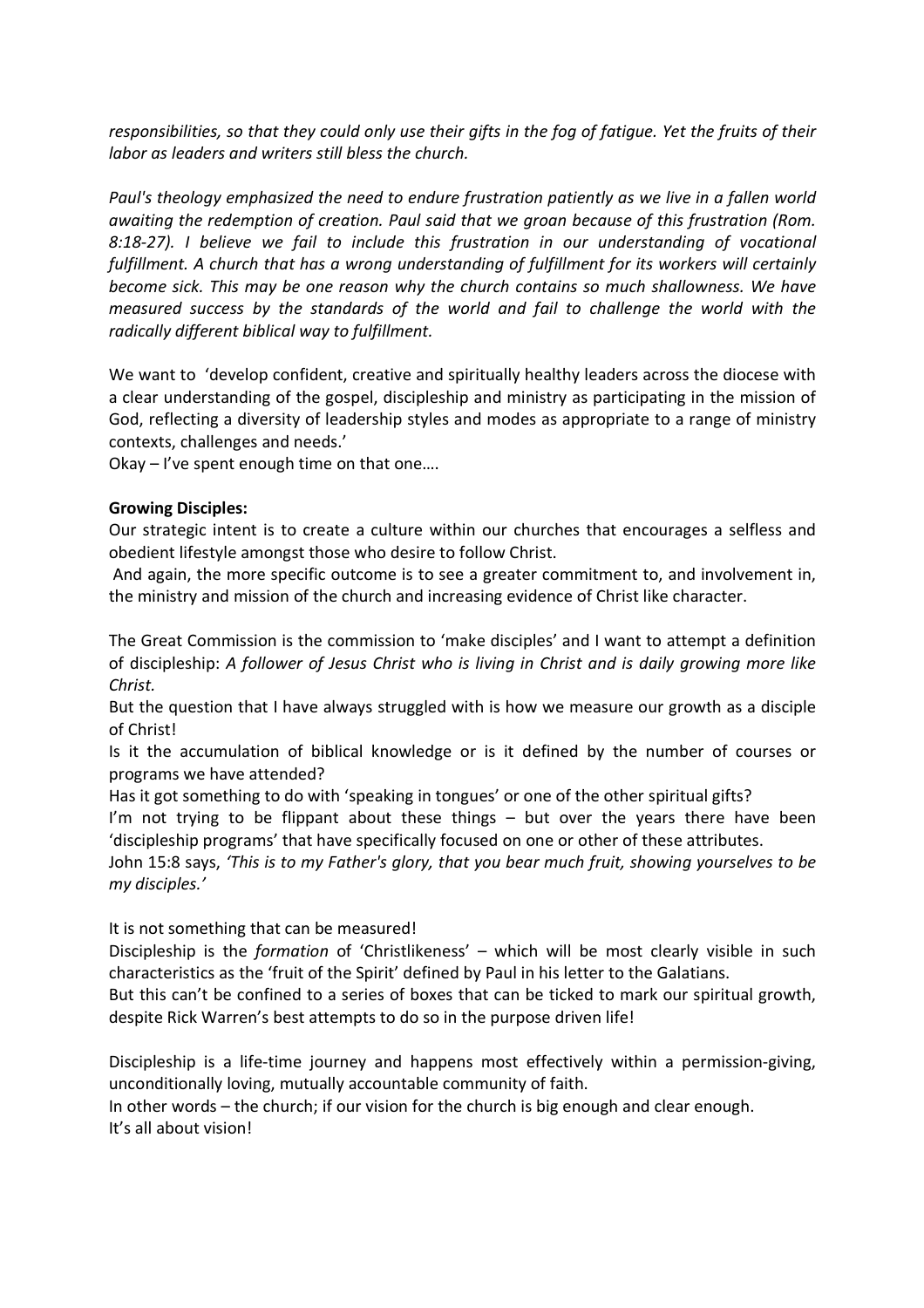#### Empowering Youth and Children:

Our strategic intent is to ensure that every parish is aware of the unique spirituality of children, youth and young adults and looks for appropriate and strategic ways of responding.

Luke Shaw's synod sermon cast a vision for ministry to youth so I want to focus these few comments on our ministry to children.

In my daily Bible readings the other morning I read Psalm 78. 'O my people, listen to my instructions. Open your ears to what I am saying, for I will speak to you in a parable. I will teach you hidden lessons from our past stories we have heard and known, stories our ancestors handed down to us. We will not hide these truths from our children; we will tell the next generation about the glorious deeds of the Lord, about his power and his mighty wonders. For he issued his laws to Jacob; he gave his instructions to Israel. He commanded our ancestors to teach them to their children, so the next generation might know them even the children not yet born and they in turn will teach their own children. So each generation should set its hope anew on God, not forgetting his glorious miracles and obeying his commands….'

Some months ago I wrote in the margin of this psalm – 'a mandate for children's ministry.' You know, I don't know how often I hear the cliché; 'children (or youth) aren't the church of tomorrow – they're the church of today!' and I know we believe it.

But I'm not sure that our practice reflects our belief.

I am thrilled that we have two or three vibrant children's ministries happening within the Diocese and I want to acknowledge the work of Susie Schruer who has been employed in a part-time capacity this year to review our children's ministries.

Can I draw your attention in particular to her report and the comment she makes that the most exciting thing she has discovered in her journey around the Diocese is the number of enthusiastic people - in almost every parish in the Diocese - who have a vision for ministry to children. Many new initiatives are being started with the focus on ministry to children.

The wiring is all there.

But many of these same people express a disappointment that ministry to children often feels like a bit of an add-on to the real ministry of the church and not a core part of the mission of the church with either a budget, or a core of willing volunteers, that reflects that commitment. It is part of our strategic plan to change that culture.

In the budget before Synod there is provision for a new part-time position developing our ministry to children.

Can I ask you to warmly endorse this initiative.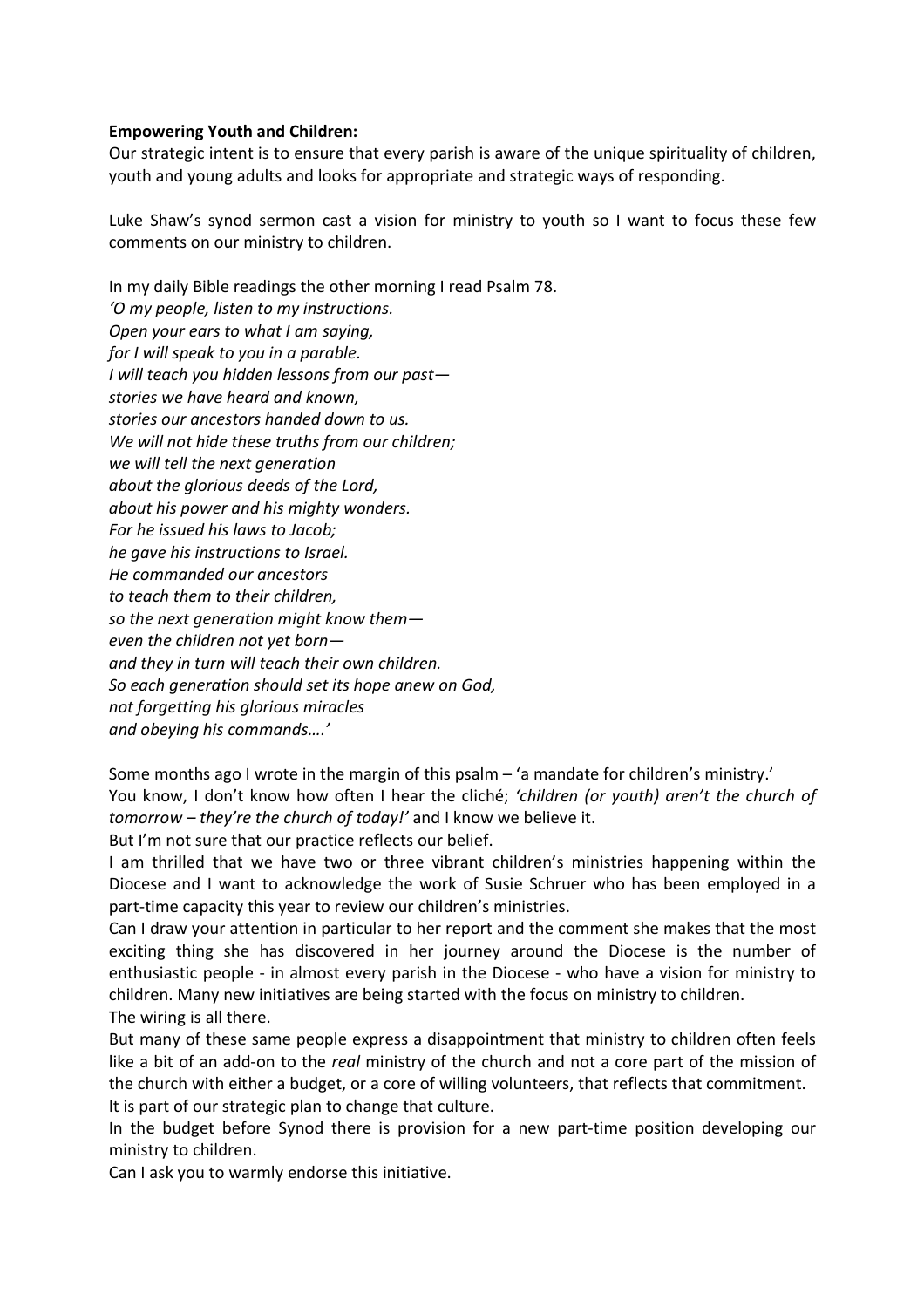However this is ministry to children. There is also the ministry of children which I believe is every bit as important and probably even more of a challenge to the culture of our churches. I long to see a church where theological scholarship and childlike simplicity are both embraced in our times of worship – where children are encouraged to use their spiritual gifts within the life of the church – unless of course passages such as Matthew 19:14 mean something other than what they seem to imply.

Ministry to and ministry of children. Children and youth are the church of today. My dream is that in four years time a significant number of our parishes might have begun to reflect that reality in their life and worship.

## Becoming Missional.

It's something we've heard a great deal about this year and was the focus of a recent conference that most of our clergy attended in Christchurch.

I want to encourage our Diocese to embrace the 'mixed economy' framework of missional development; building both attractional churches (churches that attract new believers through the vibrancy of their life and vision) and fresh expressions of church.

But, like all good initiatives, it risks becoming the latest 'fad' or the new 'cure-all' for the problems facing the Church.

That's why I was thrilled that Bishop Graham Cray began the conference in Christchurch with a theology of mission that drew us back to mission as the core business of the church in response to our missionary God.

It is for this reason and on this foundation that our fourth strategic intent is that 'in four years every ministry unit will be thinking missionally.'

However, I am under no illusions that this is easier said than done because it does imply a major change of culture within churches that are traditionally formed and organized to maintain existing structures and ways of doing things.

But I am intensely aware, and I want Synod to be aware, of the consequences of doing nothing. Although the more specific outcome is to develop new initiatives within each deanery, I am concerned that the change of culture be the focus of this particular strategic priority because of the danger of jumping on fresh expression bandwagons without asking the appropriate questions.

One little quote from Jim Belcher's book 'Deep Church:'

The church always faces the twin dangers of cultural captivity and cultural irrelevance.

# Raising Profile of our Public Witness:

The final priority in our strategic plan.

If the Christian Churches through Aotearoa / New Zealand pulled the plug on the amount of social services and caring ministries exercised through our church agencies or local churches our society would be in absolute crisis.

It was the church that established the first public schools and the first hospitals. Before it became big business it was the church that formed and ran homes and hospitals that cared for the elderly. It was the church that ran drug rehabs; it is the church than runs the night shelters and the food-banks and many of the family-care centres.

Within our Diocese in the last year we have spent tens of thousands of dollars on a huge range of caring initiatives.